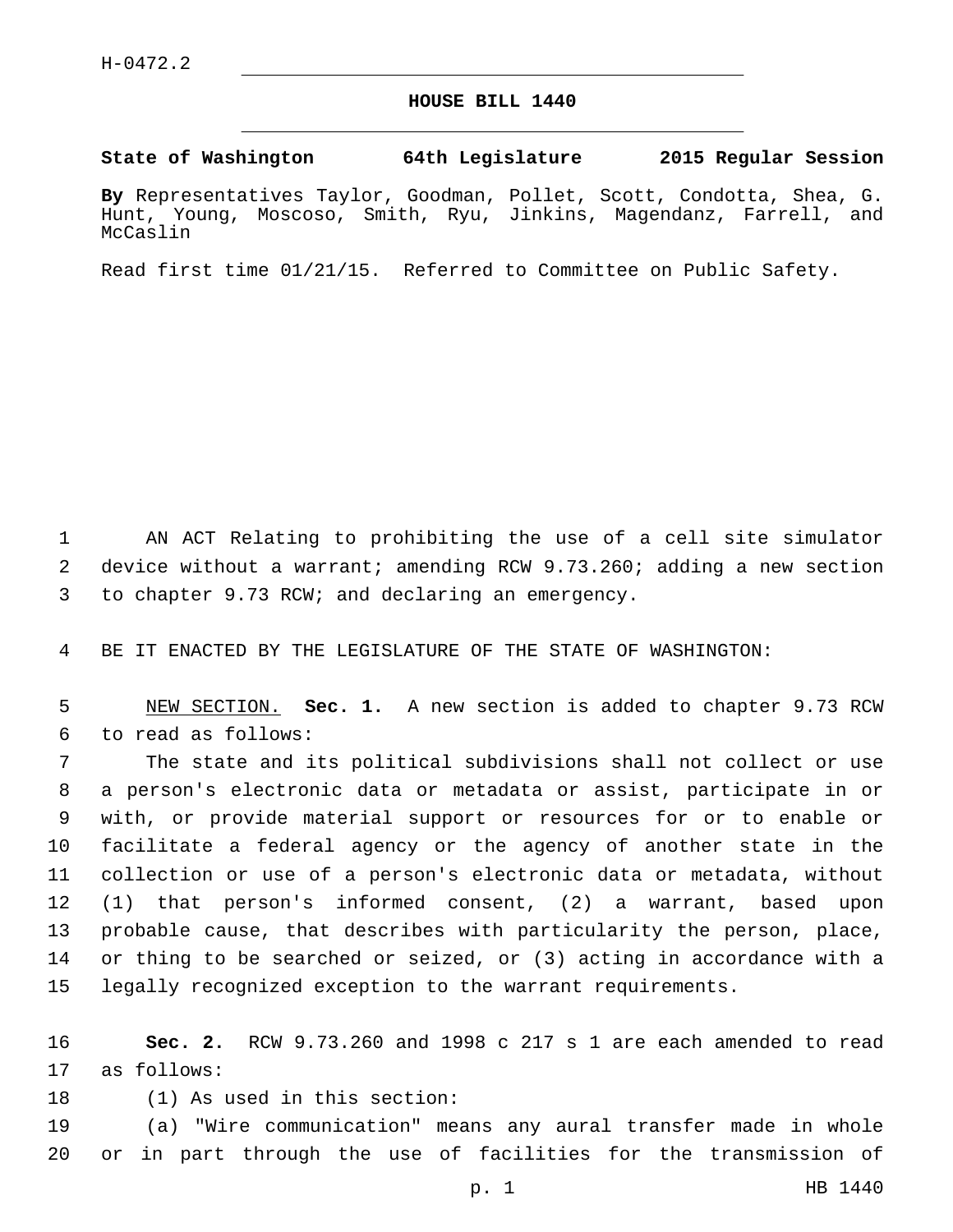communications by the aid of wire, cable, or other like connection between the point of origin and the point of reception, including the use of such connection in a switching station, furnished or operated by any person engaged in providing or operating such facilities for the transmission of intrastate, interstate, or foreign communications, and such term includes any electronic storage of such communication.7

 (b) "Electronic communication" means any transfer of signs, signals, writing, images, sounds, data, or intelligence of any nature transmitted in whole or in part by a wire, radio, electromagnetic, photoelectronic, or photo-optical system, but does not include:

12 (i) Any wire or oral communication;

 (ii) Any communication made through a tone-only paging device; or (iii) Any communication from a tracking device.

 (c) "Electronic communication service" means any service that provides to users thereof the ability to send or receive wire or 17 electronic communications.

 (d) "Pen register" means a device that records or decodes electronic or other impulses that identify the numbers dialed or otherwise transmitted on the telephone line to which such device is attached, but such term does not include any device used by a provider or customer of a wire or electronic communication service for billing, or recording as an incident to billing, for communications services provided by such provider or any device used by a provider or customer of a wire communication service for cost accounting or other like purposes in the ordinary course of its business.27

 (e) "Trap and trace device" means a device that captures the incoming electronic or other impulses that identify the originating number of an instrument or device from which a wire or electronic 31 communication was transmitted.

 (f) "Cell site simulator device" means an international mobile subscriber identity catcher or other invasive cell phone or telephone surveillance or eavesdropping device that mimics a cell phone tower 35 and sends out signals to trick cell phones in the area into 36 transmitting their locations, identifying information, and communications content.

38 (2) No person may install or use a pen register  $((\theta \cdot \hat{r}))_L$  trap and trace device, or cell site simulator device without a prior court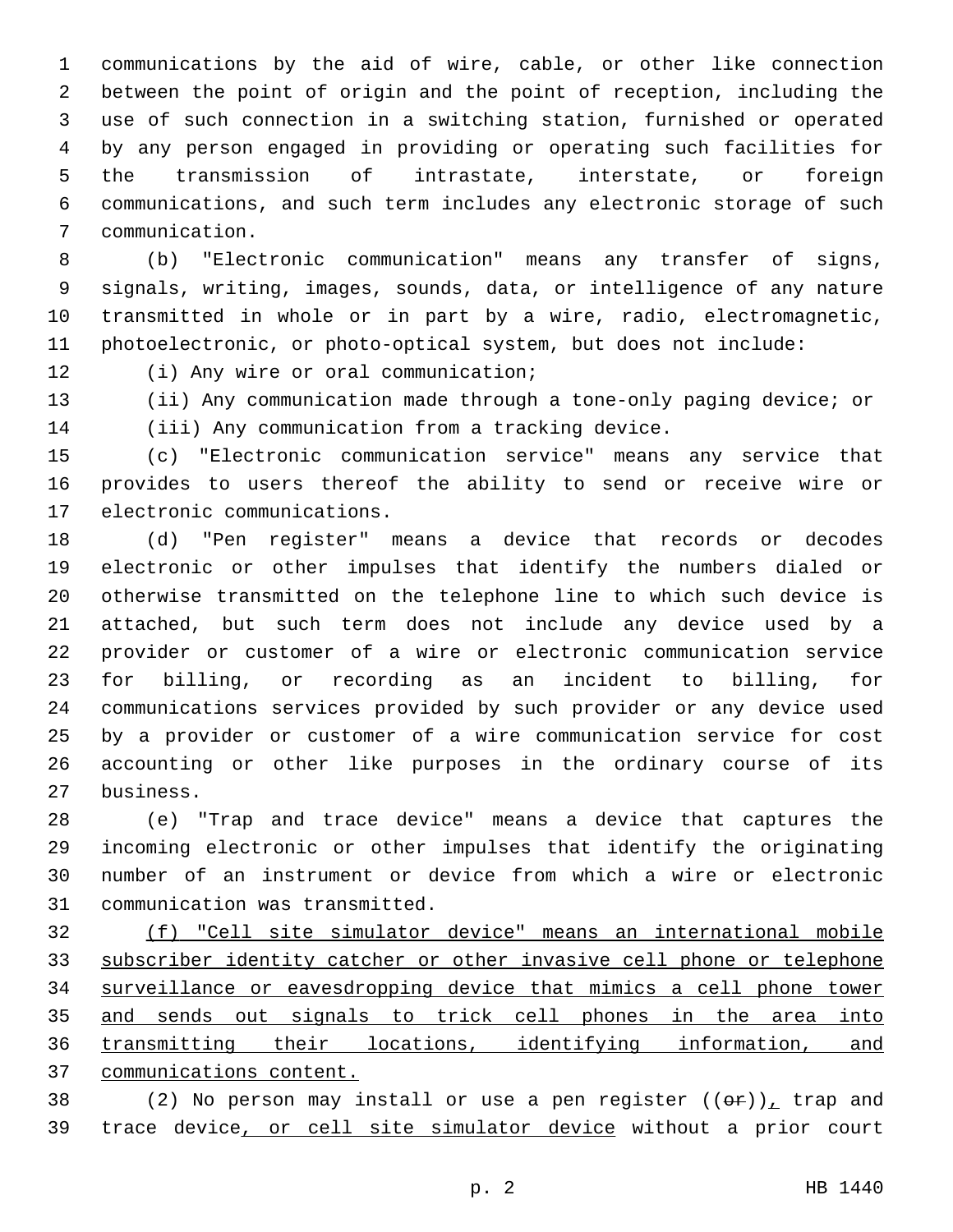1 order issued under this section except as provided under subsection (6) of this section or RCW 9.73.070.2

 (3) A law enforcement officer may apply for and the superior court may issue orders and extensions of orders authorizing the 5 installation and use of pen registers  $((and))_L$  trap and trace devices, and cell site simulator devices as provided in this section. The application shall be under oath and shall include the identity of the officer making the application and the identity of the law enforcement agency conducting the investigation. The applicant must certify that the information likely to be obtained is relevant to an ongoing criminal investigation being conducted by that agency.

 (4) If the court finds that the information likely to be obtained by such installation and use is relevant to an ongoing criminal investigation and finds that there is probable cause to believe that 15 the pen register  $((eF))_t$  trap and trace device, or cell site 16 simulator device will lead to obtaining evidence of a crime, contraband, fruits of crime, things criminally possessed, weapons, or other things by means of which a crime has been committed or reasonably appears about to be committed, or will lead to learning the location of a person who is unlawfully restrained or reasonably believed to be a witness in a criminal investigation or for whose arrest there is probable cause, the court shall enter an ex parte 23 order authorizing the installation and use of a pen register ((or a)), trap and trace device, or cell site simulator device. The order 25 shall specify:

 (a) The identity, if known, of the person to whom is leased or in whose name is listed the telephone line to which the pen register  $((\theta \cdot \hat{r}))$ <sub>1</sub> trap and trace device, or cell site simulator device is to be 29 attached or used;

30 (b) The identity, if known, of the person who is the subject of 31 the criminal investigation;

32 (c) The number and, if known, physical location of the telephone 33 line to which the pen register  $((\theta \hat{r}))_L$  trap and trace device, or cell 34 site simulator device is to be attached and, in the case of a trap 35 and trace device or cell site simulator device, the geographic limits 36 of the trap and trace or cell site simulator device order; and

37 (d) A statement of the offense to which the information likely to 38 be obtained by the pen register  $((\theta \cdot \mathbf{r}))$ , trap and trace device, or 39 cell site simulator device relates.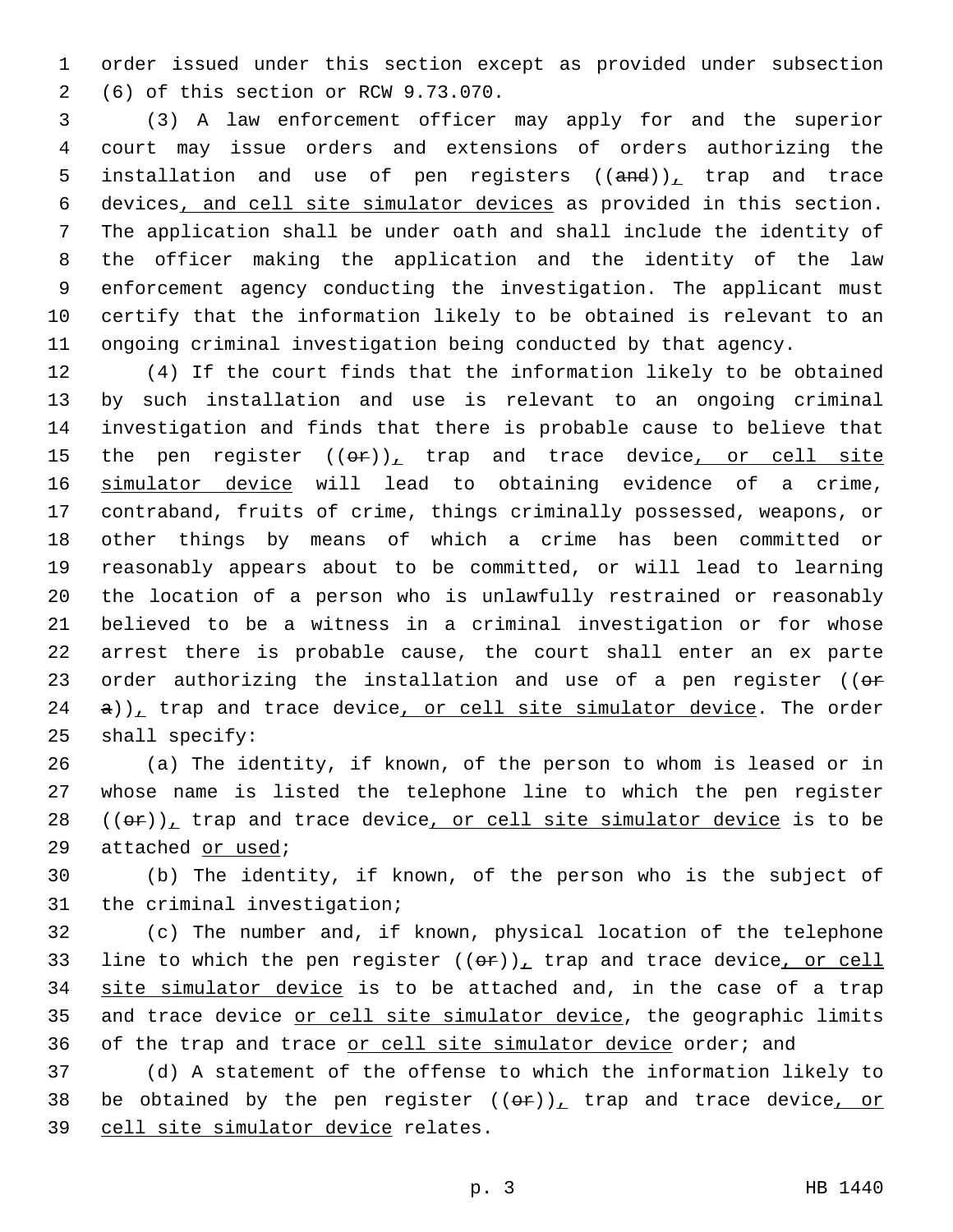The order shall direct, if the applicant has requested, the furnishing of information, facilities, and technical assistance 3 necessary to accomplish the installation of the pen register  $((\theta \hat{r}))_T$ 4 trap and trace device, or cell site simulator device. An order issued under this section shall authorize the installation and use of a pen 6 register  $((or a))_t$  trap and trace device, or cell site simulator device for a period not to exceed sixty days. An extension of the original order may only be granted upon: A new application for an order under subsection (3) of this section; and a showing that there is a probability that the information or items sought under this subsection are more likely to be obtained under the extension than under the original order. No extension beyond the first extension shall be granted unless: There is a showing that there is a high probability that the information or items sought under this subsection are much more likely to be obtained under the second or 16 subsequent extension than under the original order; and there are extraordinary circumstances such as a direct and immediate danger of death or serious bodily injury to a law enforcement officer. The period of extension shall be for a period not to exceed sixty days.

 An order authorizing or approving the installation and use of a 21 pen register  $((\theta \cdot \hat{a}))_L$  trap and trace device, or cell site simulator device shall direct that the order be sealed until otherwise ordered by the court and that the person owning or leasing the line to which 24 the pen register  $((\Theta \cdot \mathbf{r}))_L$  trap and trace device, and cell site 25 simulator devices is attached or used, or who has been ordered by the court to provide assistance to the applicant, not disclose the 27 existence of the pen register  $((\theta \cdot \mathbf{r}))_+$  trap and trace device, or cell 28 site simulator device or the existence of the investigation to the listed subscriber or to any other person, unless or until otherwise 30 ordered by the court.

 (5) Upon the presentation of an order, entered under subsection (4) of this section, by an officer of a law enforcement agency authorized to install and use a pen register under this chapter, a provider of wire or electronic communication service, landlord, custodian, or other person shall furnish such law enforcement officer forthwith all information, facilities, and technical assistance necessary to accomplish the installation of the pen register unobtrusively and with a minimum of interference with the services that the person so ordered by the court accords the party with respect to whom the installation and use is to take place, if such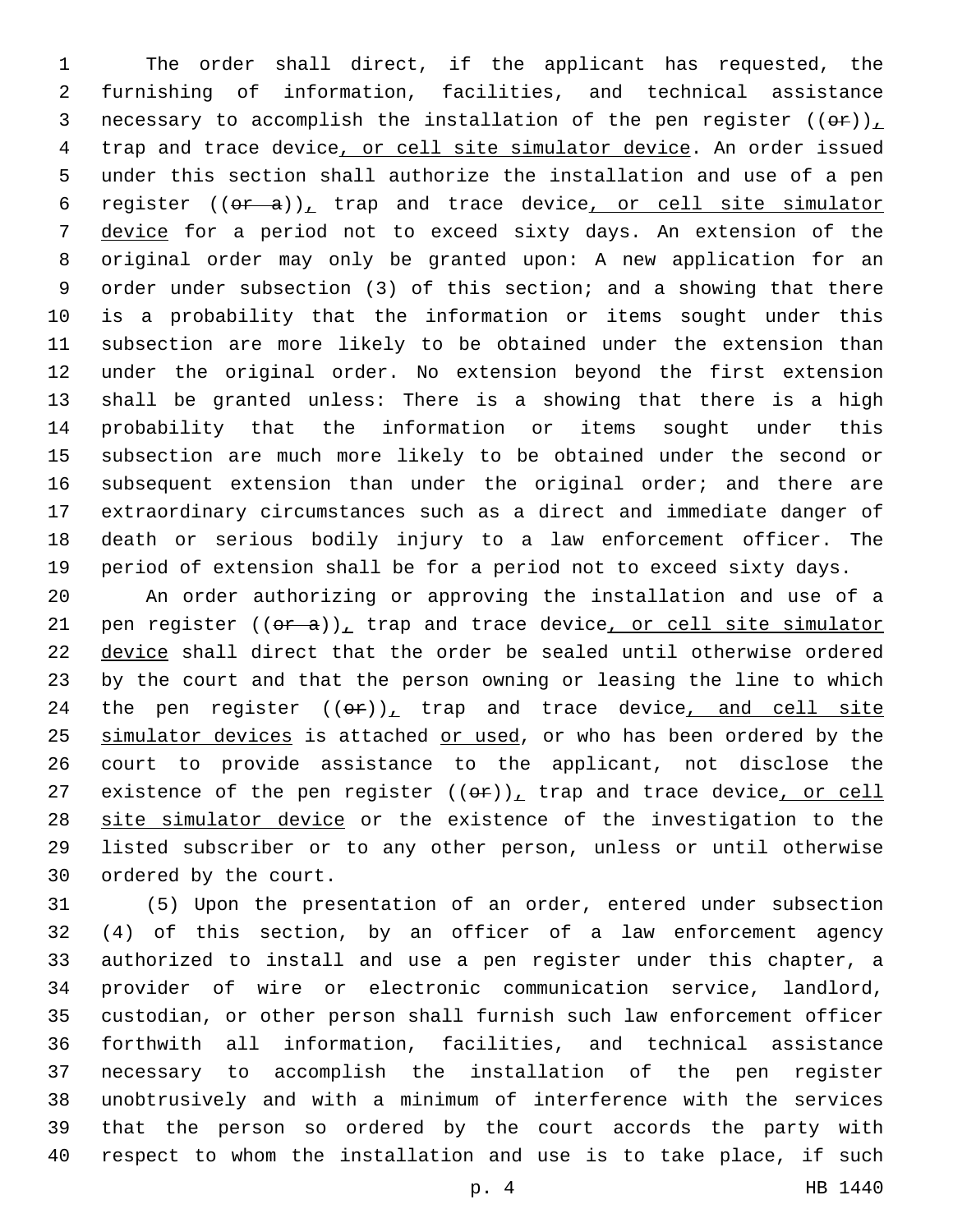assistance is directed by a court order as provided in subsection (4) 2 of this section.

 Upon the request of an officer of a law enforcement agency authorized to receive the results of a trap and trace device under this chapter, a provider of a wire or electronic communication service, landlord, custodian, or other person shall install such device forthwith on the appropriate line and shall furnish such law enforcement officer all additional information, facilities, and technical assistance including installation and operation of the device unobtrusively and with a minimum of interference with the services that the person so ordered by the court accords the party with respect to whom the installation and use is to take place, if such installation and assistance is directed by a court order as provided in subsection (4) of this section. Unless otherwise ordered by the court, the results of the trap and trace device shall be furnished to the officer of a law enforcement agency, designated in the court order, at reasonable intervals during regular business 18 hours for the duration of the order.

 A provider of a wire or electronic communication service, landlord, custodian, or other person who furnishes facilities or technical assistance pursuant to this subsection shall be reasonably compensated by the law enforcement agency that requests the facilities or assistance for such reasonable expenses incurred in 24 providing such facilities and assistance.

 No cause of action shall lie in any court against any provider of a wire or electronic communication service, its officers, employees, agents, or other specified persons for providing information, facilities, or assistance in accordance with the terms of a court order under this section. A good faith reliance on a court order under this section, a request pursuant to this section, a legislative authorization, or a statutory authorization is a complete defense against any civil or criminal action brought under this chapter or 33 any other law.

 (6)(a) Notwithstanding any other provision of this chapter, a law enforcement officer and a prosecuting attorney or deputy prosecuting attorney who jointly and reasonably determine that there is probable cause to believe that an emergency situation exists that involves immediate danger of death or serious bodily injury to any person that 39 requires the installation and use of a pen register  $((\theta \cdot \hat{a}))_T$  trap 40 and trace device, or cell site simulator device before an order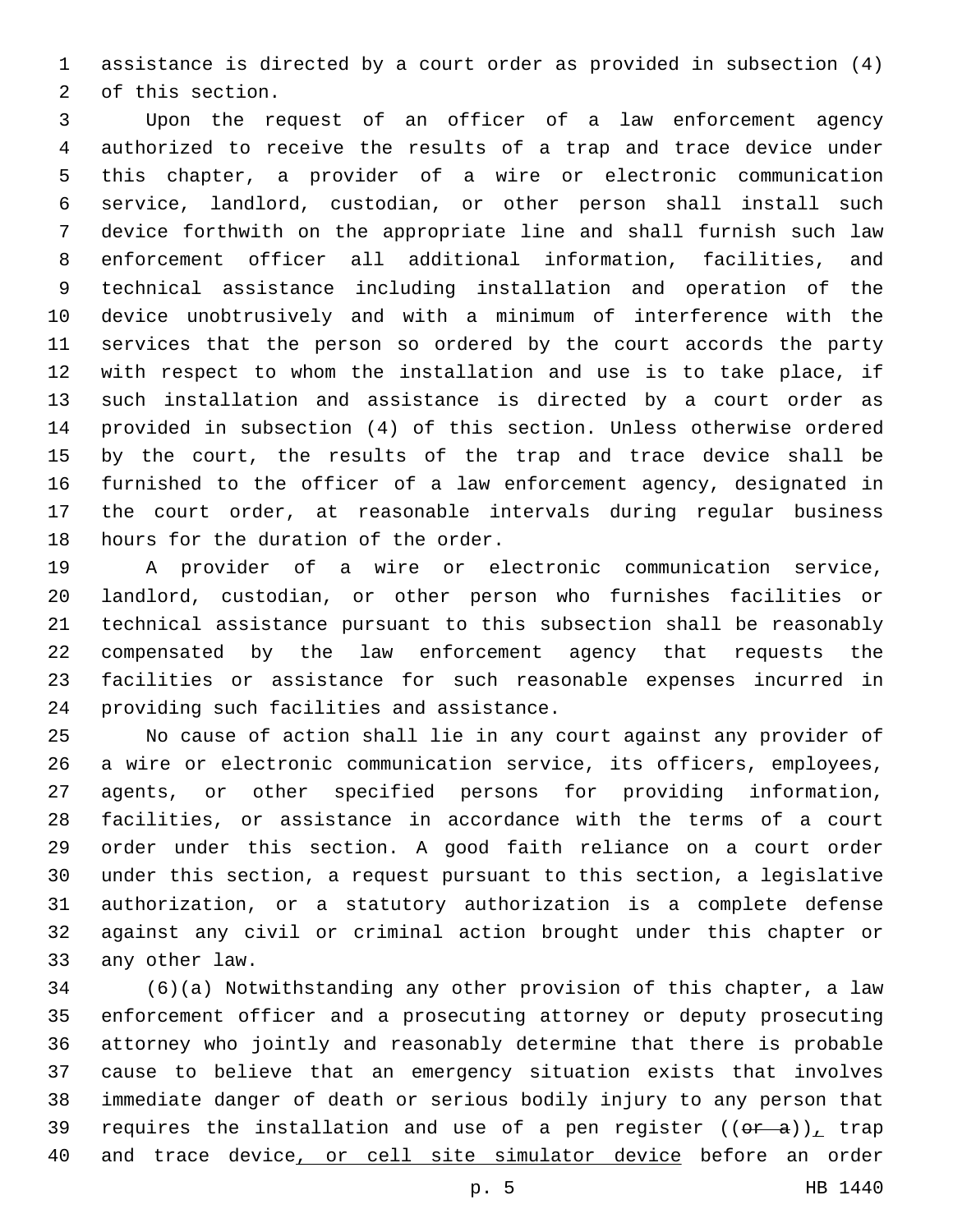authorizing such installation and use can, with due diligence, be obtained, and there are grounds upon which an order could be entered under this chapter to authorize such installation and use, may have 4 installed and use a pen register  $((\theta \hat{r}))_L$  trap and trace device, or cell site simulator device if, within forty-eight hours after the installation has occurred, or begins to occur, an order approving the installation or use is issued in accordance with subsection (4) of this section. In the absence of an authorizing order, such use shall immediately terminate when the information sought is obtained, when the application for the order is denied or when forty-eight hours 11 have lapsed since the installation of the pen register  $((eF))_t$  trap 12 and trace device, or cell site simulator device, whichever is earlier. If an order approving the installation or use is not obtained within forty-eight hours, any information obtained is not admissible as evidence in any legal proceeding. The knowing installation or use by any law enforcement officer of a pen register  $((\theta \cdot \mathbf{r}))$ <sub>1</sub> trap and trace device, or cell site simulator device pursuant to this subsection without application for the authorizing order within forty-eight hours of the installation shall constitute a violation of this chapter and be punishable as a gross misdemeanor. A provider of a wire or electronic service, landlord, custodian, or other person who furnished facilities or technical assistance pursuant to this subsection shall be reasonably compensated by the law enforcement agency that requests the facilities or assistance for such reasonable expenses incurred in providing such facilities and 26 assistance.

 (b) A law enforcement agency that authorizes the installation of 28 a pen register  $((\theta \hat{r}))_L$  trap and trace device, or cell site simulator device under this subsection (6) shall file a monthly report with the administrator for the courts. The report shall indicate the number of authorizations made, the date and time of each authorization, whether a court authorization was sought within forty-eight hours, and whether a subsequent court authorization was granted.

 NEW SECTION. **Sec. 3.** If any provision of this act or its application to any person or circumstance is held invalid, the remainder of the act or the application of the provision to other persons or circumstances is not affected.